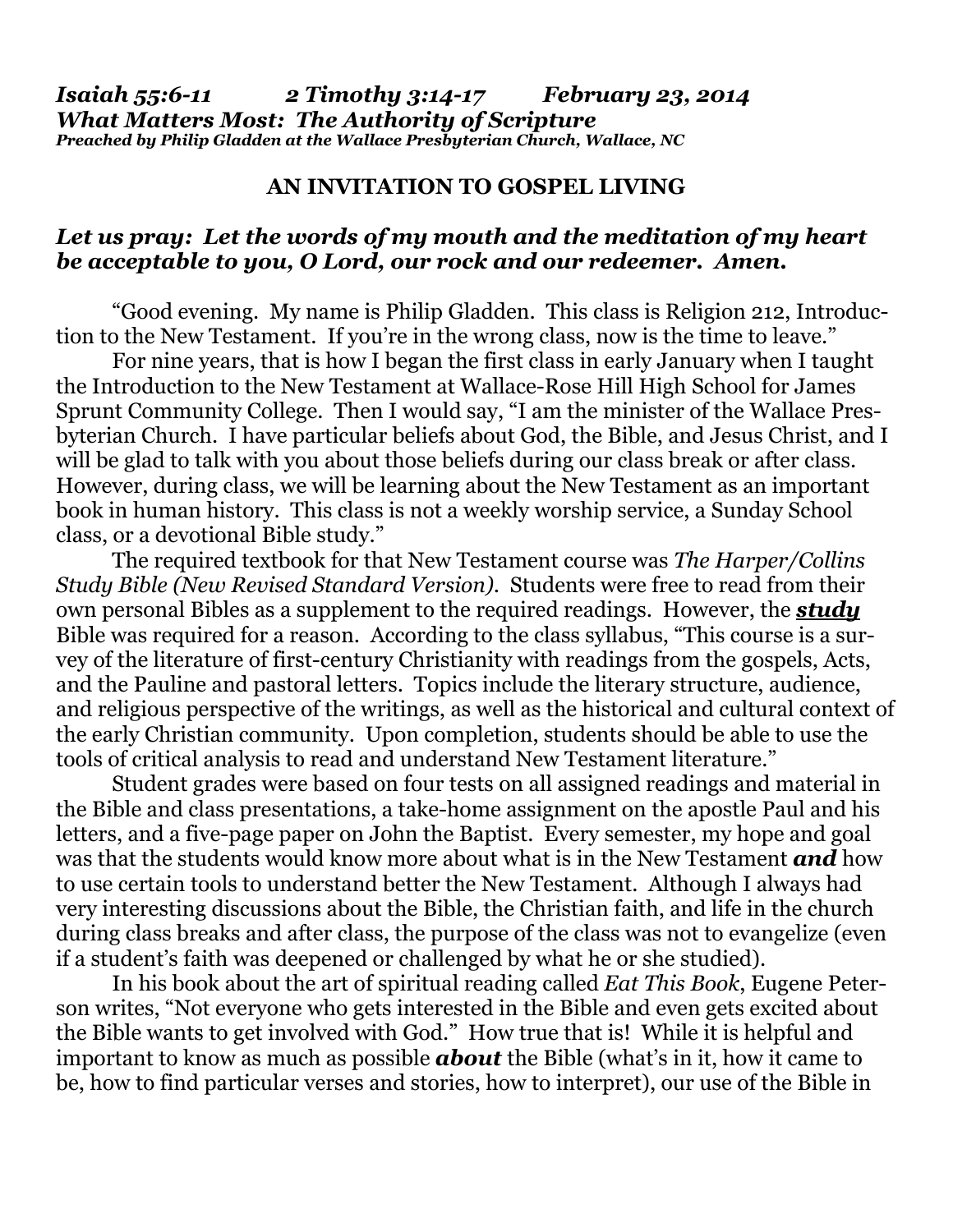the church is not to get us ready to pass four tests, finish a take-home assignment on Paul, and write a five-page paper on John the Baptist.

 When the apostle Paul, at the end of his ministry, wrote to Timothy, at the beginning of his ministry, he gave the younger pastor some good, practical advice about life in the church and life as a pastor. Paul encouraged Timothy in his own faith, as he led God's people in the church: "But as for you, continue in what you have learned and firmly believed, knowing from whom you learned it, and how from childhood you have known the sacred writings that are able to instruct you for salvation through faith in Christ Jesus. All scripture is inspired by God and is useful for teaching, for reproof, for correction, and for training in righteousness, so that everyone who belongs to God may be proficient, equipped for every good work." (2 Timothy 3:14-17)

 One person has said, "This tradition and good teaching is not to be simply equated with correct doctrine. The issue at stake is not being able to recite one's catechism by heart or be able to explain the doctrine of the Trinity. It is not about passing an exam! That which is to be continued, that which is to have continual influence on the life of Timothy and the community, is the salvation through faith in Jesus Christ."<sup>1</sup>

Last Sunday afternoon, I met with the elders at the Grove Presbyterian Church in Kenansville for some elder training. As we worked our way through the *Book of Order*, we looked at the "Directory for Worship." One of the questions we talked about was: What are the five major actions of worship? The answer we found says, "The order that follows is presented in terms of five major actions centered in the Word of God: (1) gathering around the Word; (2) proclaiming the Word; (3) responding to the Word; (4) the sealing of the Word; (5) bearing and following the Word into the world.

 Take a minute to look at our order of worship in the bulletin. You won't find all five of the headings printed in our worship order, but they are all there. "Centered in the Word of God" doesn't mean the sermon is the most important or controlling element of our worship service. God's Word is proclaimed in the hymns we sing, in the choir's anthem, in our prayers, and in our offerings that are used to spread God's Word and love beyond these four walls. We Presbyterians emphasize God's Word in our worship because we believe our entire lives are to be centered in God's Word. That's another way of saying we believe God's Word in the scriptures has authority for all of life, not just in our worship services and Sunday School classes and Bible studies.

 What role does the Bible play in your life? What image best describes how you think of the Bible? A road map for life? A rule book? An interesting piece of literature? A confusing book? A source of good quotations? A treasure chest of ideas to pick from to support preconceived ideas? The inerrant Word of God? The inspired Word of God?

 Think about an eminent New Testament scholar — a man with four degrees (three advanced) from Queen's University of Belfast, Ireland; an instructor, professor of Divinity and and Biblical Criticism at the esteemed University of Glasgow in Scotland; the Chair of the Religious Studies department; a well-respected scholar and author. You might think such a person would be most interested in describing God's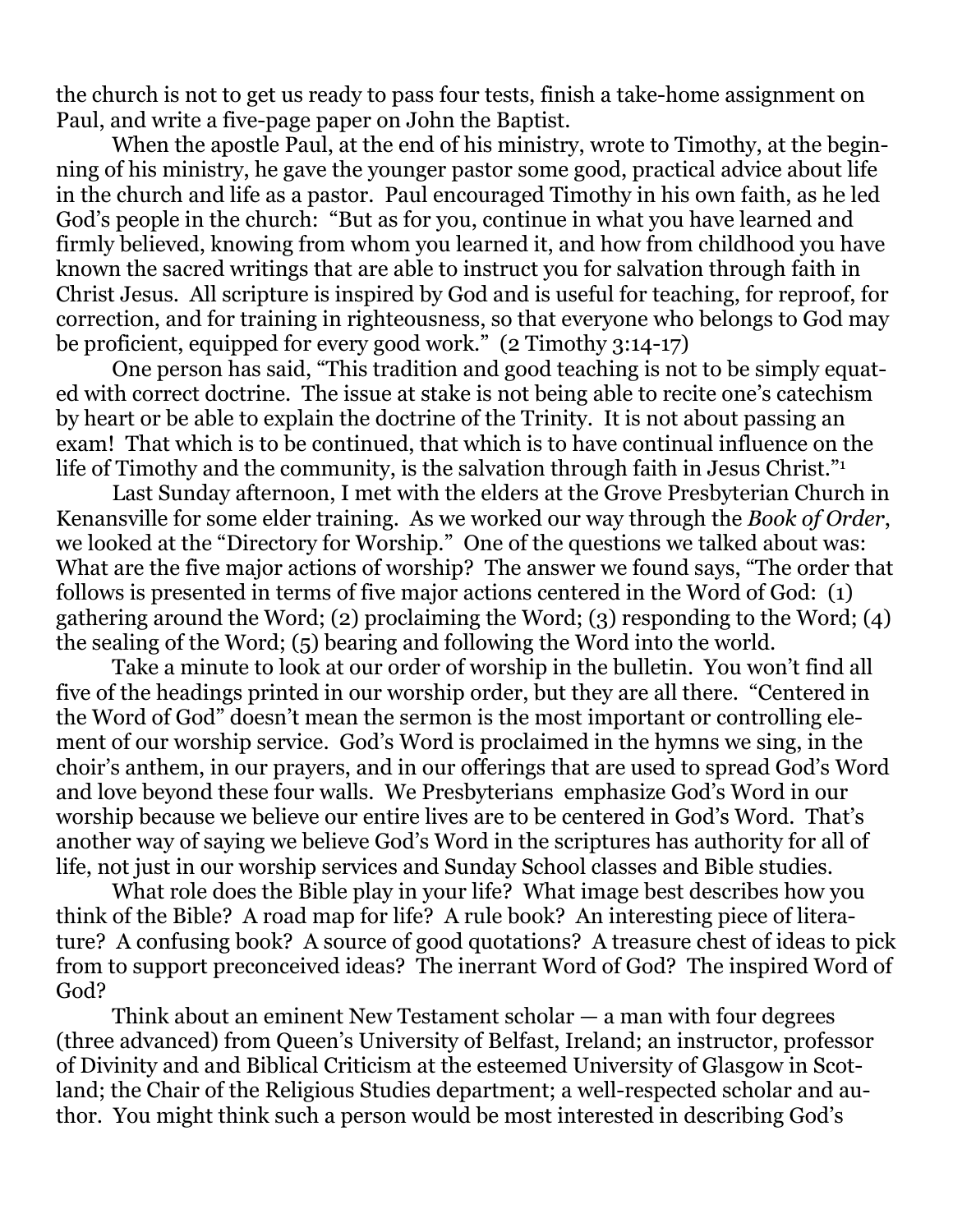Word in an academic and intellectual way. While Dr. Ernest Best contributed greatly to our knowledge and understanding of the New Testament through his scholarly work, he also said, "The gospel is not a set of abstract truths to be announced but a way of life to be lived."

 Today's sermon title is taken from an article about these verses from 2 Timothy 3. The author says, "The Scripture invites us into a pattern of gospel living. It does not provide 'yes' and 'no' answers to every situation, every question, every dilemma . . . The proper use of Scripture and tradition leads us to 'every good work.' It leads us to a life that is lived in remembrance of Jesus Christ, a life that embodies this remembrance . . . the one Scripture we are to continue is the one that has been nurtured in us, which points to only one thing: salvation through faith in Jesus Christ."2

Presbyterian Christians have always valued the Word of God as having authority and a central place in our church's life. Presbyterian Christians have always emphasized educating believers so they can read and interpret God's Word for themselves and be faithful to God and committed/active/knowledgeable citizens. One of the beauties of our Presbyterian emphasis on reading and knowing and valuing and using God's Word in worship and life is this: we can read God's Word for ourselves and hear it speak directly to our lives. That is our privilege. And with that privilege comes the responsibility *to read God's Word, to interpret God's Word, and to check out our interpretation with our fellow believers.* 

We try to provide many opportunities for you to do that here at the Wallace Presbyterian Church. We have four adult Sunday School classes, all of which are dedicated to learning more about God's Word and how it speaks to our lives. We have a weekly Wednesday morning Bible study where we talk about the scripture lesson for Sunday's sermon. Our Presbyterian Women's circles have a monthly Bible study. Presbyterian Men enjoy a meal together on the first Tuesday night of the month (September - May) and then study God's Word together. During the season of Lent in March and April, you have the opportunity to "pray the psalms in Lent" in a time of sincere reflection, prayer, and fellowship. Your elders and I spend time at each session meeting reading scripture and talking about what it means for our work together as a session and as people who seek to be more faithful disciples and servants of Jesus Christ. Every Tuesday morning, a group of folks spend time together in our SonRise Worship service, talking about a passage from the Bible. After one month of the Son-Rise services, I took a simple survey and asked what people liked best about the new worship opportunity. Two answers jumped off the page: (1) the chance to be quiet and be with God and (2) the chance to read and talk about God's Word with fellow church members.

 We Presbyterians say God's Word has authority because it is from God, not because we decide to give it authority. However, it's hard to understand how God's Word can have much authority in our lives if we don't take the time to read God's Word and talk with our fellow believers about what it means for our lives. The Bible is God's gift to God's people — "The Word of God for the people of God." In his version of God's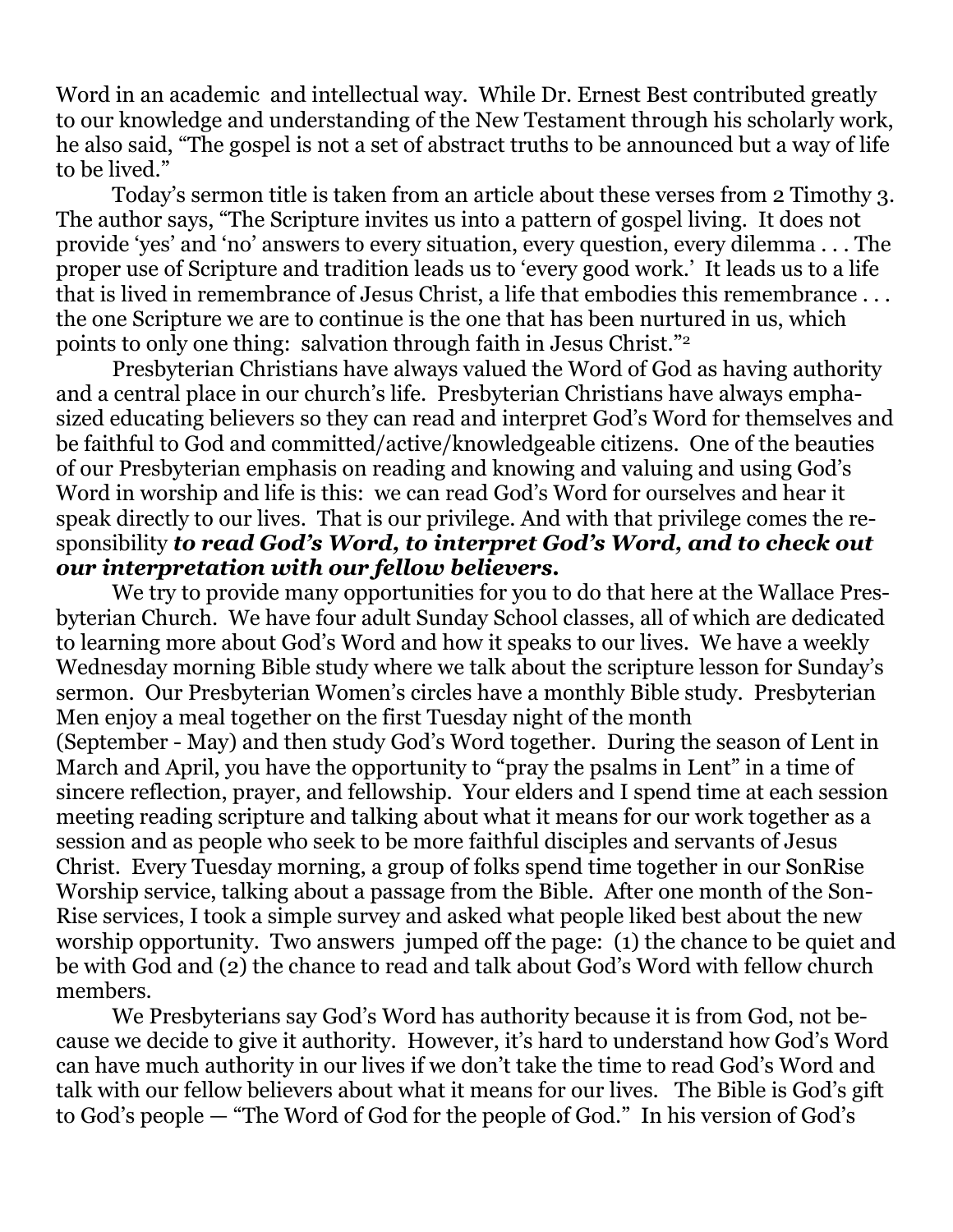Word which he calls *The Message*, Eugene Peterson puts it this way: "There's nothing like the written Word of God for showing you the way to salvation through faith in Christ Jesus. Every part of Scripture is God-breathed and useful one way or another showing us truth, exposing our rebellion, correcting our mistakes, training us to live God's way. Through the Word we are put together and shaped up for the tasks God has for us."

 You might wonder how church leaders from five hundred years ago could possibly have anything relevant and meaningful to say to us 21st century Presbyterians. But they do. Heinrich Bullinger, John Calvin, and Martin Luther all dedicated themselves to helping God's people hear and understand God's Word for their lives. All three of them gave advice to their fellow believers about how to listen for and live out God's Word, just as the apostle Paul encouraged young pastor Timothy in the first century A.D.

 In a sermon in the early 16th century, Heinrich Bullinger talked about how we can/should interpret the scriptures. He said we should interpret scripture (1) by using other scriptures to clarify and explain, (2) by learning about the history and language and context and intentions of the Bible writers, and (3) by checking our interpretation with what the church has said through the years. His most meaningful advice is that an authentic and faithful interpretation of scripture will always lead us to love God and our neighbors more and speak to our hearts so we will seek to do God's will (or as Paul says, "so that everyone who belongs to God may beg proficient, equipped for every good work.")

 John Calvin compared the scriptures to a pair of glasses. Just as glasses correct our failing eyesight and help us see things more clearly, so the scriptures correct our vision of God and what God calls us to be and do in this world. The "spectacles of scripture" help us see God at work in Jesus Christ for our salvation and at work in all creation.

 Finally, Martin Luther wrote these words in his *Table Talk*: "The Bible is alive, it speaks to me; it has feet, it runs after me; it has hands, it lays hold of me."

 It may seem to be nothing more than the substitute of one word for another, but there's a reason I invite you to "listen *for* the Word of God" every Sunday morning, rather than to "listen *to* the Word of God."

You can listen *to* the Word of God without getting involved with God.

 But when you listen *for* the Word of God, it's "an invitation to gospel living." [Hold up a Bible and say, "The Word of God for the people of God. Thanks be to God!"]